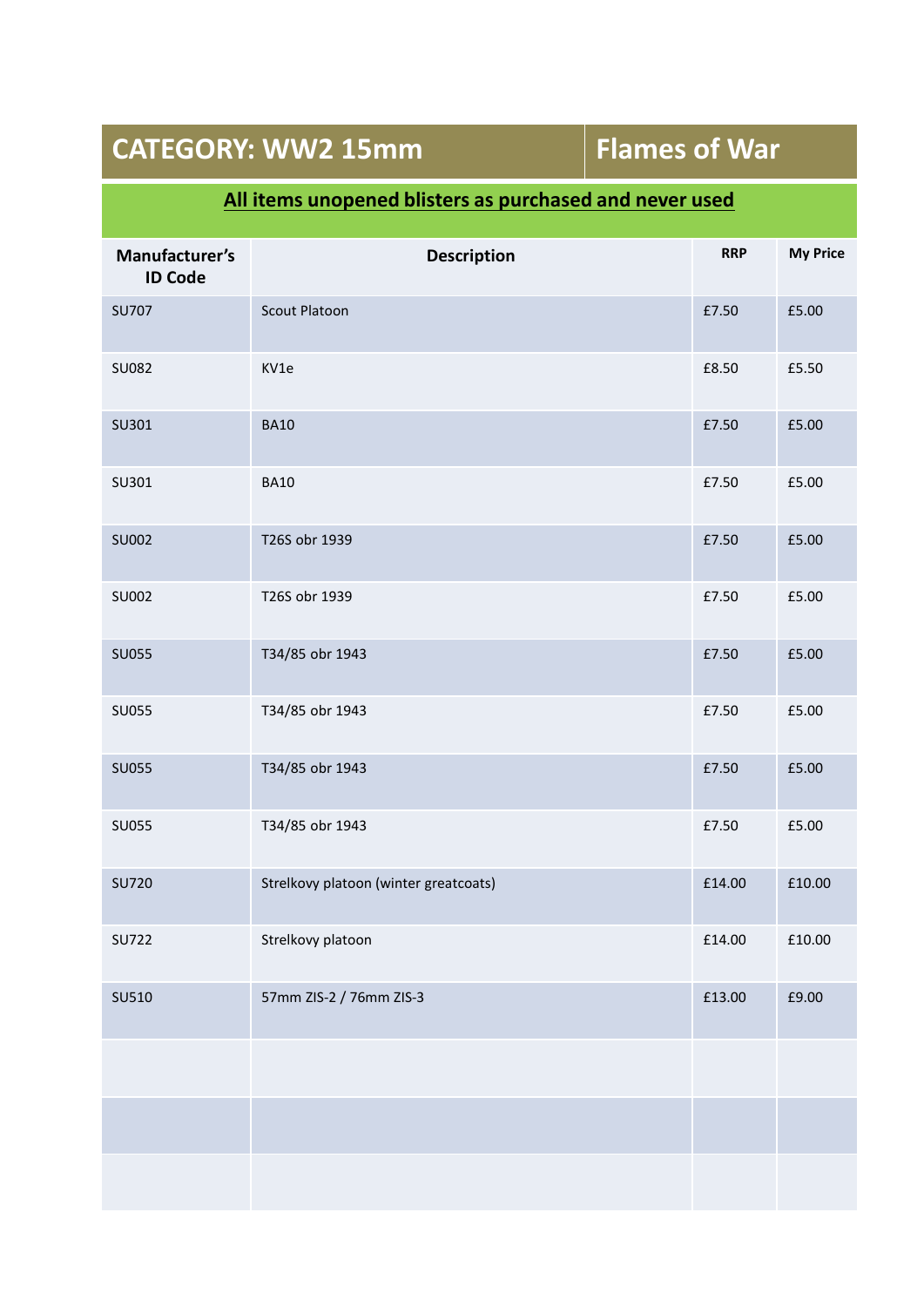## **CATEGORY: WW2 15mm Flames of War**

### **All items unopened blisters as purchased and never used**

| Manufacturer's<br><b>ID Code</b> | <b>Description</b>  | <b>RRP</b> | <b>My Price</b> |
|----------------------------------|---------------------|------------|-----------------|
| <b>BR120</b>                     | Sherman V           | £7.50      | £5.00           |
| <b>BR213</b>                     | Mortar carrier      | £7.50      | £5.00           |
| <b>BR213</b>                     | Mortar carrier      | £7.50      | £5.00           |
| <b>BR212</b>                     | OP, MMG Carrier     | £7.50      | £5.00           |
| <b>BR212</b>                     | OP, MMG Carrier     | £7.50      | £5.00           |
| <b>BR134</b>                     | M4 Sherman DD       | £7.50      | £5.00           |
| <b>BR134</b>                     | M4 Sherman DD       | £7.50      | £5.00           |
| <b>BR134</b>                     | M4 Sherman DD       | £7.50      | £5.00           |
| <b>BR074</b>                     | Churchill IV (NA75) | £8.50      | £5.50           |
| <b>US723</b>                     | Para HQ & platoon   | £14.00     | £10.00          |
| US049                            | M4 Sherman dozer    | £7.50      | £5.00           |
| <b>US002</b>                     | M3A1 Stuart         | £7.50      | £5.00           |
| US102                            | M10 3in GMC         | £7.50      | £5.00           |
|                                  |                     |            |                 |
|                                  |                     |            |                 |
|                                  |                     |            |                 |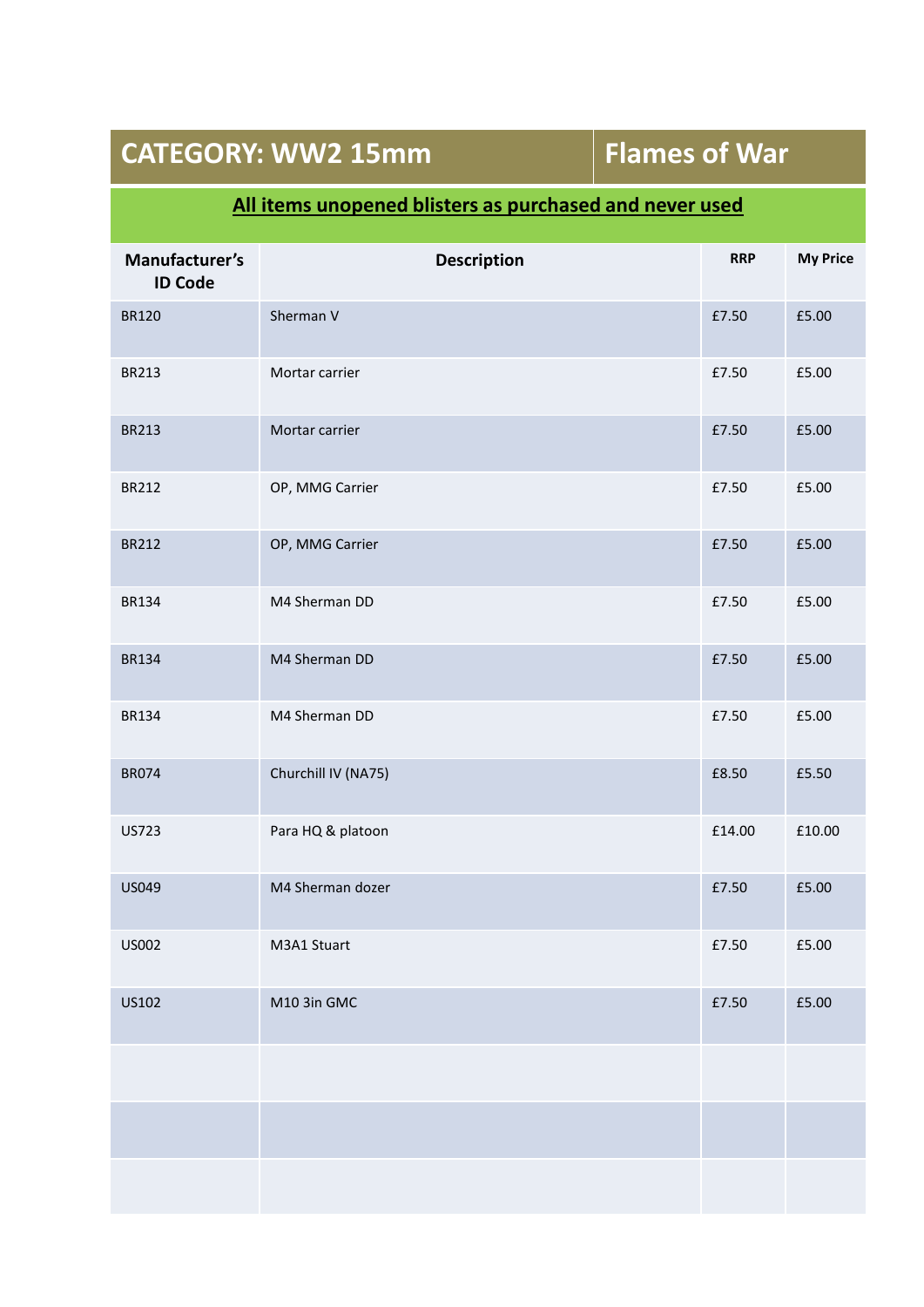## **CATEGORY: WW2 15mm Flames of War**

#### **All items unopened blisters as purchased and never used**

| Manufacturer's<br><b>ID Code</b> | Description              | <b>RRP</b> | <b>My Price</b> |
|----------------------------------|--------------------------|------------|-----------------|
| <b>IT743</b>                     | Paracadutisiti Platoon   | £14.00     | £10.00          |
| R0708                            | Romanian Cavalry platoon | £14.00     | £10.00          |
| GE216                            | SDkfz 253 (StuG)         | £7.50      | £5.00           |
| GE122                            | StuG F/8                 | £7.50      | £5.00           |
| GE044                            | Panzer IV G              | £7.50      | £5.00           |
|                                  |                          |            |                 |
|                                  |                          |            |                 |
|                                  |                          |            |                 |
|                                  |                          |            |                 |
|                                  |                          |            |                 |
|                                  |                          |            |                 |
|                                  |                          |            |                 |
|                                  |                          |            |                 |
|                                  |                          |            |                 |
|                                  |                          |            |                 |
|                                  |                          |            |                 |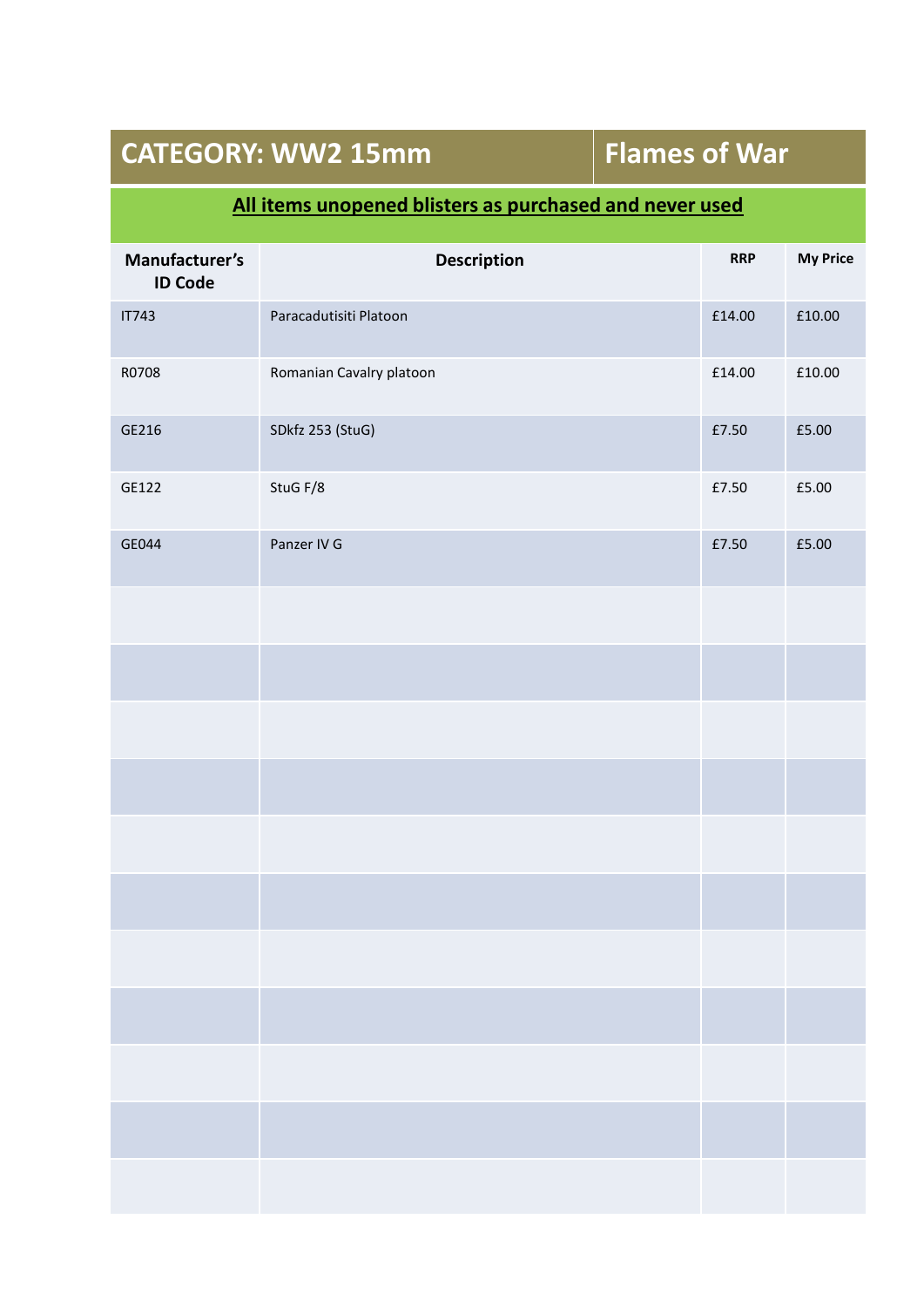# **CATEGORY: ACW & Napoleonic 28mm Plastics**

| Manufacturer's<br><b>ID Code</b> | <b>Description</b>                                              | <b>RRP</b> | My<br><b>Price</b> |
|----------------------------------|-----------------------------------------------------------------|------------|--------------------|
| <b>PERRY</b>                     | American Civil War Zouaves boxed                                | £18.00     | £12.00             |
| <b>PERRY</b>                     | American Civil War Zouaves boxed                                | £18.00     | £12.00             |
| <b>PERRY</b>                     | French Napoleonic Line Infantry 1812-1815                       | £18.00     | £12.00             |
| <b>VICTRIX</b>                   | French Napoleonic Line Infantry 1804-1807                       | £21.95     | £15.00             |
| <b>VICTRIX</b>                   | Napoleon's Old Guard Grenadiers                                 | £21.95     | £15.00             |
| <b>VICTRIX</b>                   | Austrian Napoleonic Grenadiers 1798-1815                        | £21.95     | £15.00             |
| <b>VICTRIX</b>                   | Austrian Napoleonic Infantry 1798-1809                          | £21.95     | £15.00             |
| <b>VICTRIX</b>                   | Austrian Napoleonic Infantry 1806-1815                          | £21.95     | £15.00             |
| <b>VICTRIX</b>                   | Austrian Napoleonic Landwehr 1808-1815                          | £21.95     | £15.00             |
| PERRY FN38                       | 1st Chasseurs a cheval Command. 3 horses + riders. Zip lock bag | £8.00      | £5.50              |
| PERRY FN39                       | 1st Chasseurs a cheval 3 horses + riders. Zip lock bag          | £8.00      | £5.50              |
| PERRY FN39                       | 1st Chasseurs a cheval 3 horses + riders. Zip lock bag          | £8.00      | £5.50              |
| PERRY FN39                       | 1st Chasseurs a cheval 3 horses + riders. Zip lock bag          | £8.00      | £5.50              |
| PERRY FN39                       | 1st Chasseurs a cheval 3 horses + riders. Zip lock bag          | £8.00      | £5.50              |
| PERRY FN39                       | 1st Chasseurs a cheval 3 horses + riders. Zip lock bag          | £8.00      | £5.50              |
| PERRY FN39                       | 1st Chasseurs a cheval 3 horses + riders. Zip lock bag          | £8.00      | £5.50              |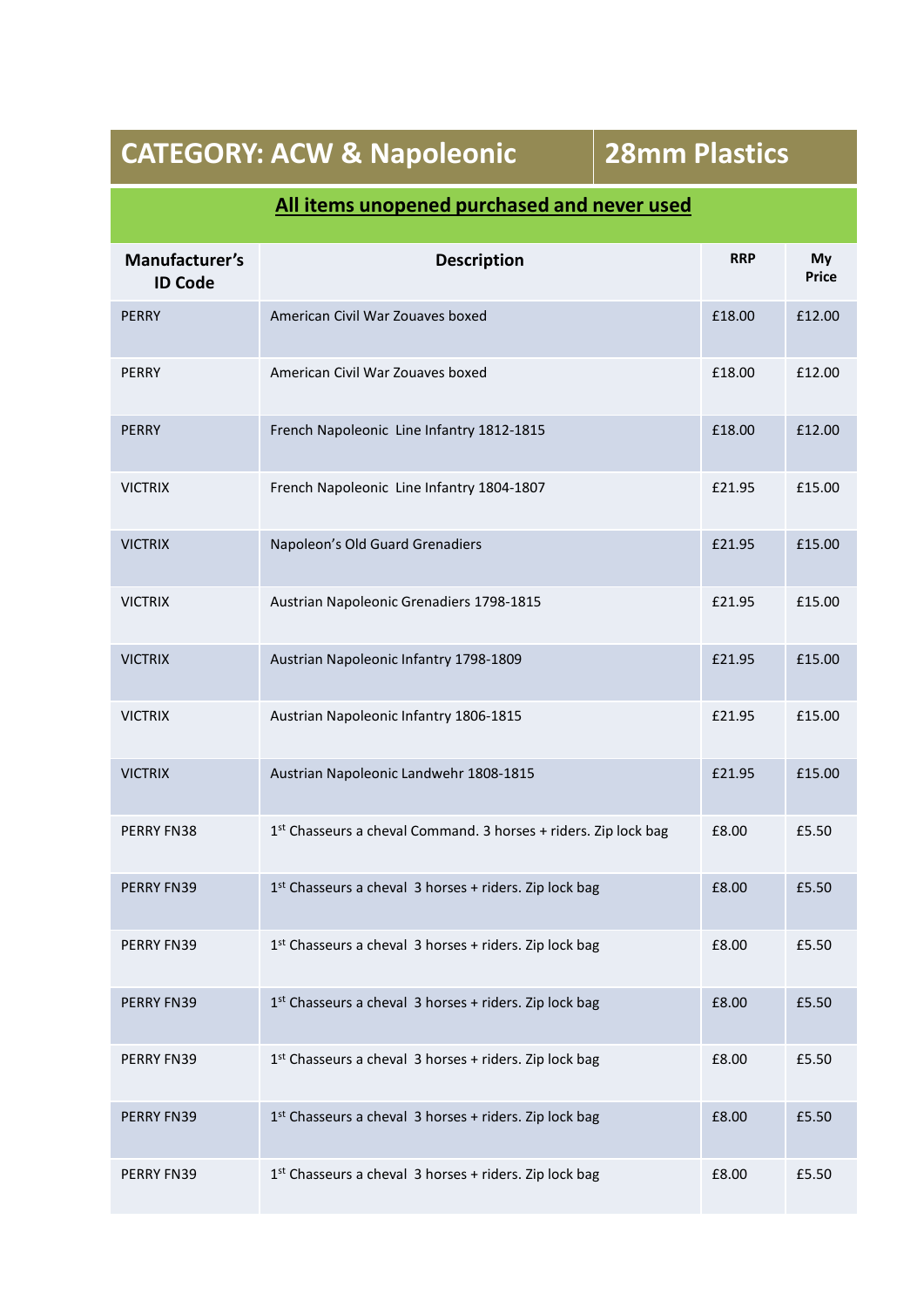| Manufacturer's<br><b>ID Code</b> | <b>Description</b>                                                       | <b>RRP</b> | My<br><b>Price</b> |
|----------------------------------|--------------------------------------------------------------------------|------------|--------------------|
| PERRY FN36                       | French Grenadiers/Voltigeurs at charge, greatcoats                       | £6.50      | £4.00              |
| PERRY FN36                       | French Grenadiers/Voltigeurs at charge, greatcoats (zip lock bag)        | £6.50      | £4.00              |
| PERRY FN37                       | French Grenadiers/Voltigeurs high porte and greatcoats                   | £6.50      | £4.00              |
| PERRY FN37                       | French Grenadiers/Voltigeurs high porte and greatcoats (zip lock<br>bag) | £6.50      | £4.00              |
| PERRY FN37                       | French Grenadiers/Voltigeurs high porte and greatcoats (zip lock<br>bag) | £6.50      | £4.00              |
| PERRY FN19                       | Foot artillery priming 6pdr                                              | £8.50      | £5.00              |
| PERRY FN19                       | Foot artillery priming 6pdr                                              | £8.50      | £5.00              |
| PERRY FN85                       | Young Guard Voltigeurs/Tirailleurs command                               | £6.50      | £4.00              |
| PERRY FN86                       | Young Guard Voltigeurs/Tirailleurs sitting on their packs                | £6.50      | £4.00              |
| PERRY FN86                       | Young Guard Voltigeurs/Tirailleurs sitting on their packs                | £6.50      | £4.00              |
| PERRY FN86                       | Young Guard Voltigeurs/Tirailleurs sitting on their packs                | £6.50      | £4.00              |
| PERRY FN86                       | Young Guard Voltigeurs/Tirailleurs sitting on their packs                | £6.50      | £4.00              |
| PERRY FN81                       | French Line Fusiliers standing at ease                                   | £6.50      | £4.00              |
| PERRY FN81                       | French Line Fusiliers standing at ease                                   | £6.50      | £4.00              |
| PERRY FN82                       | French Line Flank companies standing at ease                             | £6.50      | £4.00              |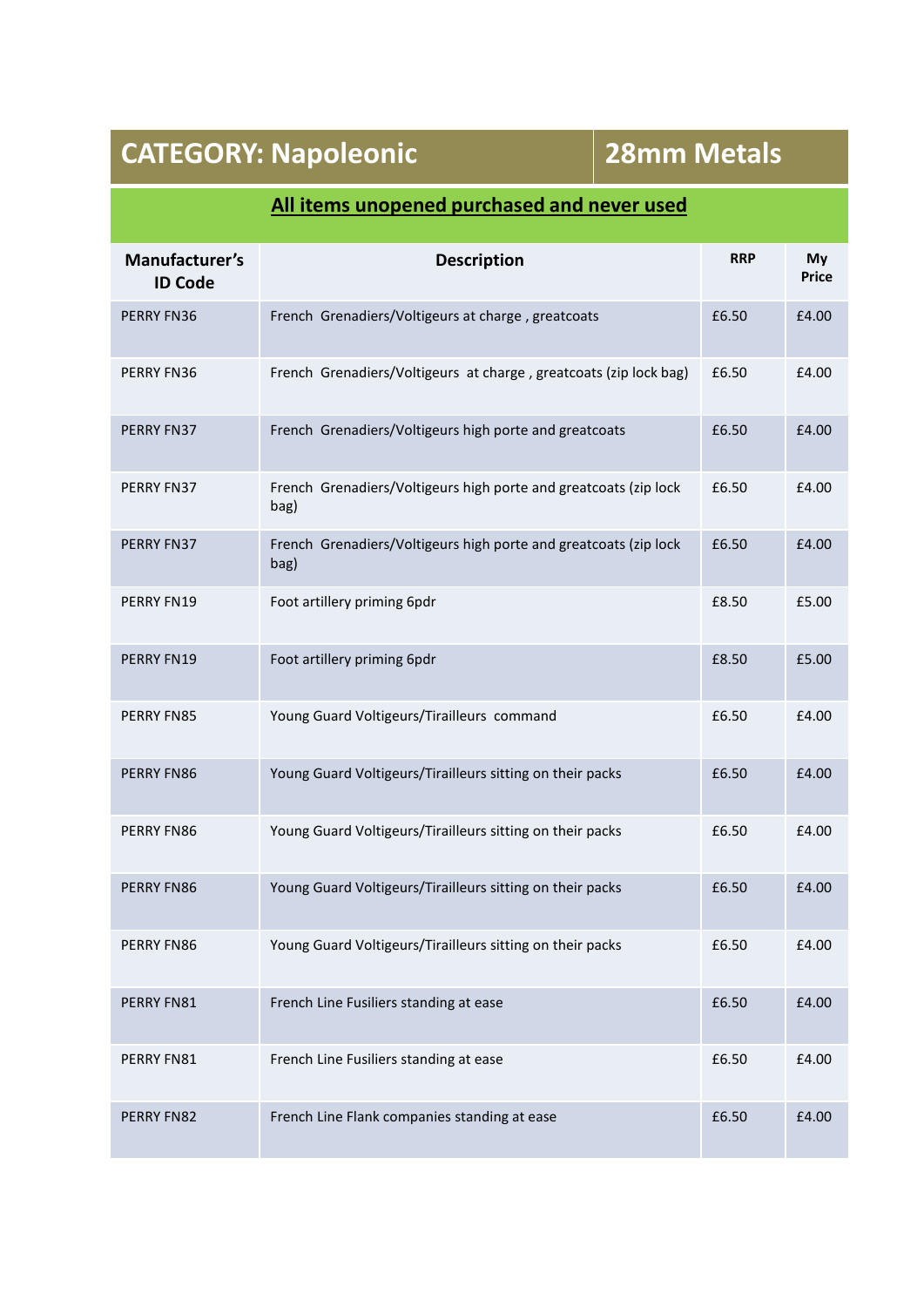| Manufacturer's<br><b>ID Code</b> | <b>Description</b>                                          | <b>RRP</b> | <b>My Price</b> |
|----------------------------------|-------------------------------------------------------------|------------|-----------------|
| <b>PERRY PN4</b>                 | Prussian Foot Artillery running up 6pdr                     | £8.50      | £5.00           |
| <b>PERRY PN5</b>                 | Prussian Foot Artillery loading 6pdr                        | £8.50      | £5.00           |
| <b>PERRY PN6</b>                 | Prussian Foot Artillery firing 6pdr                         | £8.50      | £5.00           |
| PERRY PN7                        | Prussian Foot Artillery firing 7 inch howitzer              | £8.50      | £5.00           |
| PERRY PN8                        | Prussian Foot Artillery running up 7 inch howitzer          | £8.50      | £5.00           |
| <b>FOUNDRY PN56</b>              | Prussian Dragoons Command zip lock bag                      | 10.00      | £6.50           |
| <b>FOUNDRY PN57</b>              | Prussian Dragoons (3 models + horses) zip lock bag          | 10.00      | £6.50           |
| <b>FOUNDRY PN57</b>              | Prussian Dragoons 3 models + horses) zip lock bag           | 10.00      | £6.50           |
| <b>FOUNDRY PN57</b>              | Prussian Dragoons (3 models + horses) zip lock bag          | 10.00      | £6.50           |
| <b>FOUNDRY PN57</b>              | Prussian Dragoons 3 models + horses) zip lock bag           | 10.00      | £6.50           |
| <b>FOUNDRY PN58</b>              | Prussian Dragoons charging (3 models + horses) zip lock bag | 10.00      | £6.50           |
|                                  |                                                             |            |                 |
|                                  |                                                             |            |                 |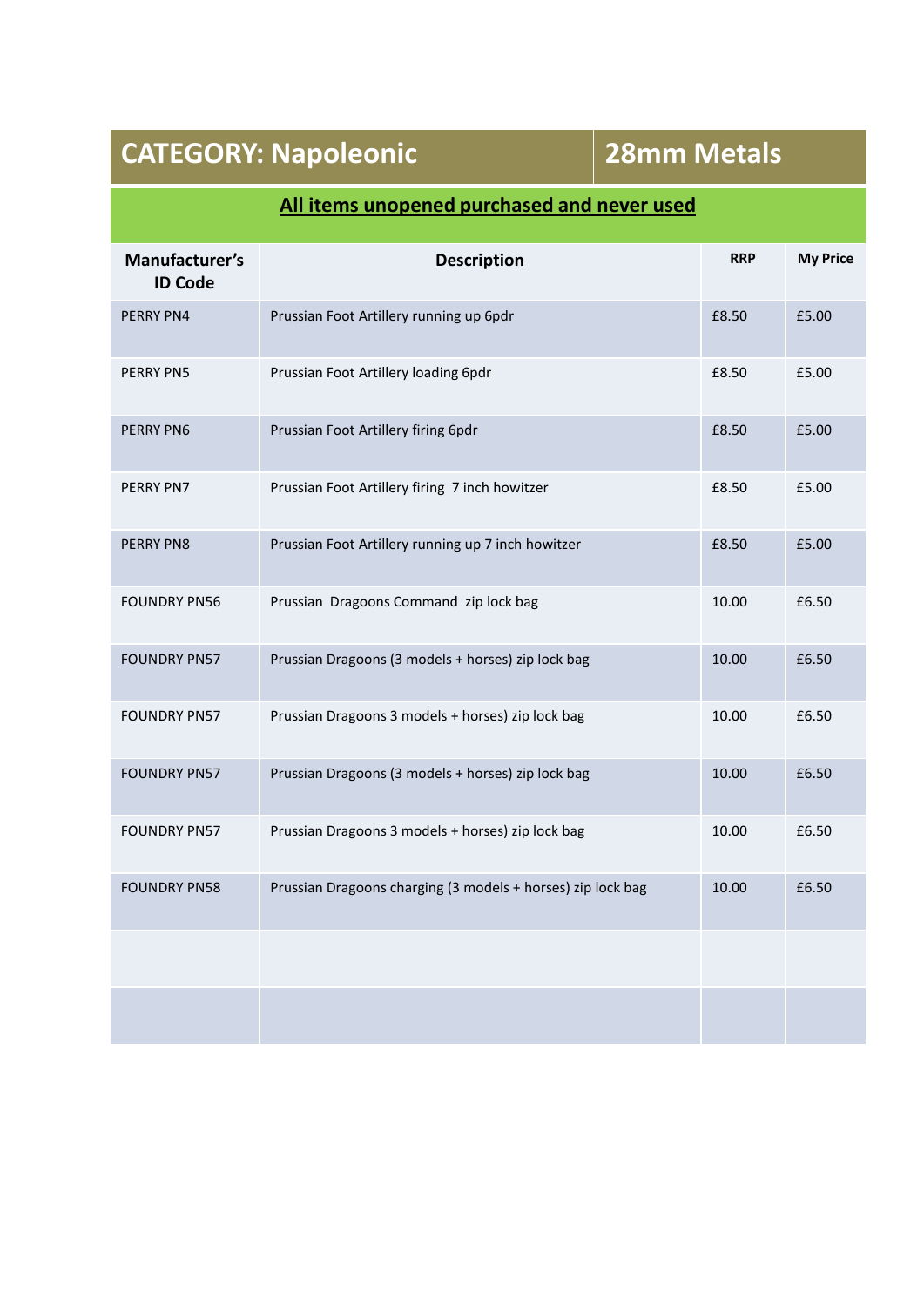| Manufacturer's<br><b>ID Code</b> | <b>Description</b>                                           | <b>RRP</b> | My<br><b>Price</b> |
|----------------------------------|--------------------------------------------------------------|------------|--------------------|
| <b>FOUNDRY RN23</b>              | Russian Napoleonic Musketeers / Marines 1812 Shako           | £10.00     | £6.00              |
| <b>FOUNDRY RN23</b>              | Russian Napoleonic Musketeers / Marines 1812 Shako           | £10.00     | £6.00              |
| <b>FOUNDRY RN23</b>              | Russian Napoleonic Musketeers / Marines 1812 Shako           | £10.00     | £6.00              |
| <b>FOUNDRY RN23</b>              | Russian Napoleonic Musketeers / Marines 1812 Shako           | £10.00     | £6.00              |
| <b>FOUNDRY RN23</b>              | Russian Napoleonic Musketeers / Marines 1812 Shako           | £10.00     | £6.00              |
| <b>FOUNDRY RN23</b>              | Russian Napoleonic Musketeers / Marines 1812 Shako           | £10.00     | £6.00              |
| <b>FOUNDRY RN33</b>              | Russian Napoleonic Grenadier Command 1812 Shako              | £10.00     | £6.00              |
| <b>FOUNDRY RN33</b>              | Russian Napoleonic Grenadier Command 1812 Shako              | £10.00     | £6.00              |
| <b>FOUNDRY RN33</b>              | Russian Napoleonic Grenadier Command 1812 Shako              | £10.00     | £6.00              |
| <b>FOUNDRY RN33</b>              | Russian Napoleonic Grenadier Command 1812 Shako              | £10.00     | £6.00              |
| <b>FOUNDRY PN514</b>             | Early Prussian Napoleonic Musketeers standing                | £10.00     | £6.00              |
| <b>FOUNDRY PN515</b>             | Early Prussian Napoleonic Musketeers advancing               | £10.00     | £6.00              |
| <b>FOUNDRY PN516</b>             | Early Prussian Napoleonic Musketeers firing                  | £10.00     | £6.00              |
| <b>FOUNDRY</b>                   | Early Prussian Napoleonic COMMAND 6 models                   | £7.80      | £4.50              |
| <b>FOUNDRY</b>                   | Early Prussian Napoleonic stragglers and casualties 8 models | £10.00     | £6.00              |
| <b>FOUNDRY</b>                   | Early Prussians stove pipe shako 4 firing, 3 marching        |            | £4.00              |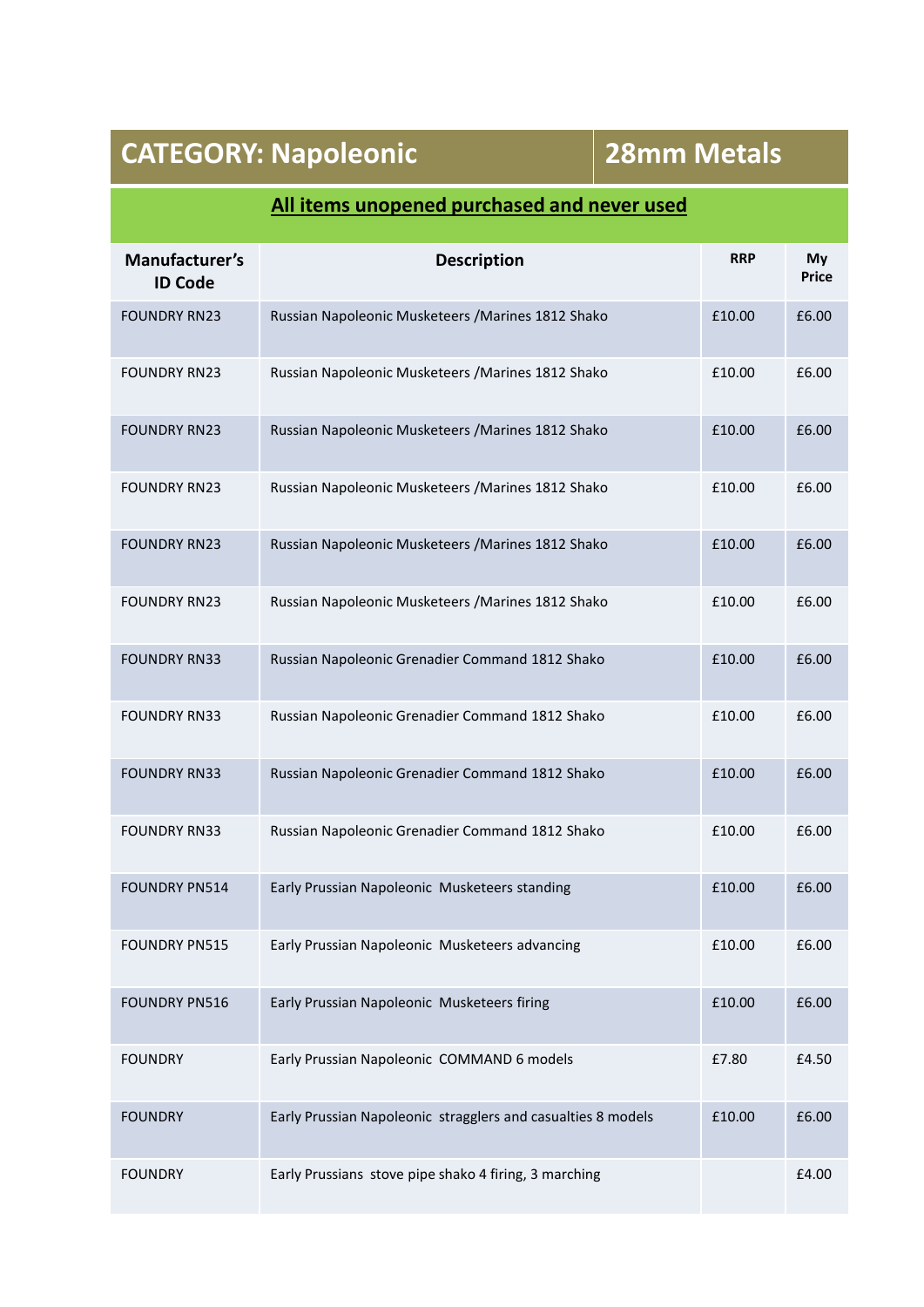| Manufacturer's<br><b>ID Code</b>      | <b>Description</b>                                                                                                      | <b>RRP</b> | <b>My Price</b> |
|---------------------------------------|-------------------------------------------------------------------------------------------------------------------------|------------|-----------------|
| <b>FOUNDRY</b>                        | Early Prussian Napoleonic command in bicornes                                                                           | £10.00     | £6.00           |
| <b>FOUNDRY</b>                        | Early Prussian Napoleonic 3 grenadier sergeants and 3<br>musketeers marching                                            |            | £3.00           |
| <b>FOUNDRY</b>                        | Early Prussian Napoleonic mounted officers and casualty (2<br>mounted and 1 dismounted)                                 |            | £3.00           |
| <b>FOUNDRY</b><br><b>DISCONTINUED</b> | FRENCH Napoleonic Artillery 6 horse team, 3 riders and limber<br>(still boxed)                                          | £20.00     | £12.00          |
| <b>FOUNDRY</b><br><b>DISCONTINUED</b> | FRENCH Napoleonic Artillery 6 horse team, 3 riders and limber (in<br>zip lock bag) - cleaned and assembled for painting | £20.00     | £12.00          |
| <b>FOUNDRY</b><br><b>DISCONTINUED</b> | FRENCH Napoleonic Artillery 6 horse team, 3 riders and limber (in<br>zip lock bag)                                      | £20.00     | £12.00          |
| <b>VICTRIX</b>                        | <b>British Waterloo colonels</b>                                                                                        | £8.50      | £5.50           |
| <b>VICTRIX</b>                        | Russian Napoleonic Musketeers / 1806-1808 marching 8 models<br>(zip lock bag)                                           | £11.00     | £7.50           |
| <b>VICTRIX</b>                        | Russian Napoleonic Musketeers /1806-1808 marching 8 models<br>(zip lock bag)                                            | £11.00     | £7.50           |
| <b>VICTRIX</b>                        | Russian Napoleonic Musketeers /1806-1808 marching 7 models<br>(zip lock bag)                                            | £11.00     | £6.50           |
| <b>VICTRIX</b>                        | Russian Napoleonic Command 1806-1808 8 models<br>(zip lock bag)                                                         | £11.00     | £7.50           |
| <b>VICTRIX</b>                        | Russian Napoleonic generals<br>(zip lock bag)                                                                           | £8.50      | £5.00           |
| <b>VICTRIX</b>                        | Wellington, Picton & Hill                                                                                               | £9.50      | £5.50           |
|                                       |                                                                                                                         |            |                 |
|                                       |                                                                                                                         |            |                 |
|                                       |                                                                                                                         |            |                 |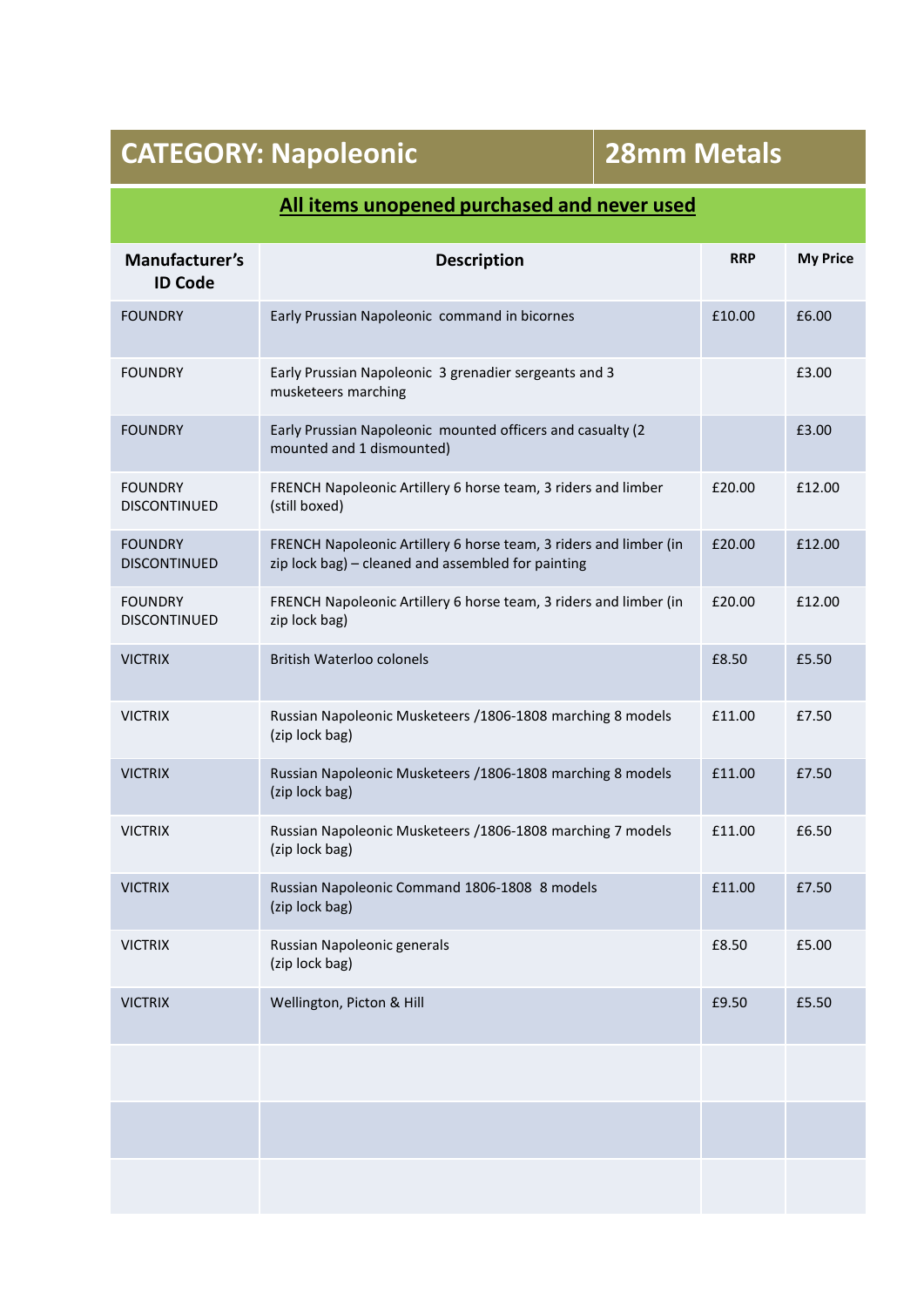| Manufacturer's<br><b>ID Code</b>     | <b>Description</b>                                              | <b>RRP</b> | <b>My Price</b> |
|--------------------------------------|-----------------------------------------------------------------|------------|-----------------|
| CRUSADER RFH021                      | French Napoleonic centre company march attack                   | £9.75      | £5.00           |
| <b>CRUSADER RFH022</b>               | French Napoleonic flank company march attack                    | £9.75      | £5.00           |
| CRUSADER RFH023                      | French Napoleonic grenadier in bearskin march attack            | £9.75      | £5.00           |
| CRUSADER RFH024                      | French command Shako                                            | £5.60      | £3.00           |
| <b>CRUSADER RFH025</b>               | French command Bicorne                                          | £5.60      | £3.00           |
| <b>EUREKA WFR</b><br><b>COSSACKS</b> | Mounted cossacks with command (7 riders, 7 horses)              | £27.93     | £20.00          |
| <b>EUREKA WFR</b><br>COSSACKS        | Mounted cossacks (6 riders, 6 horses) zip lock bag              | £23.94     | £16.00          |
| PERRY FN42                           | Chasseurs a cheval elite company 3 horses + riders zip lock bag | £8.00      | £5.50           |
|                                      |                                                                 |            |                 |
|                                      |                                                                 |            |                 |
|                                      |                                                                 |            |                 |
|                                      |                                                                 |            |                 |
|                                      |                                                                 |            |                 |
|                                      |                                                                 |            |                 |
|                                      |                                                                 |            |                 |
|                                      |                                                                 |            |                 |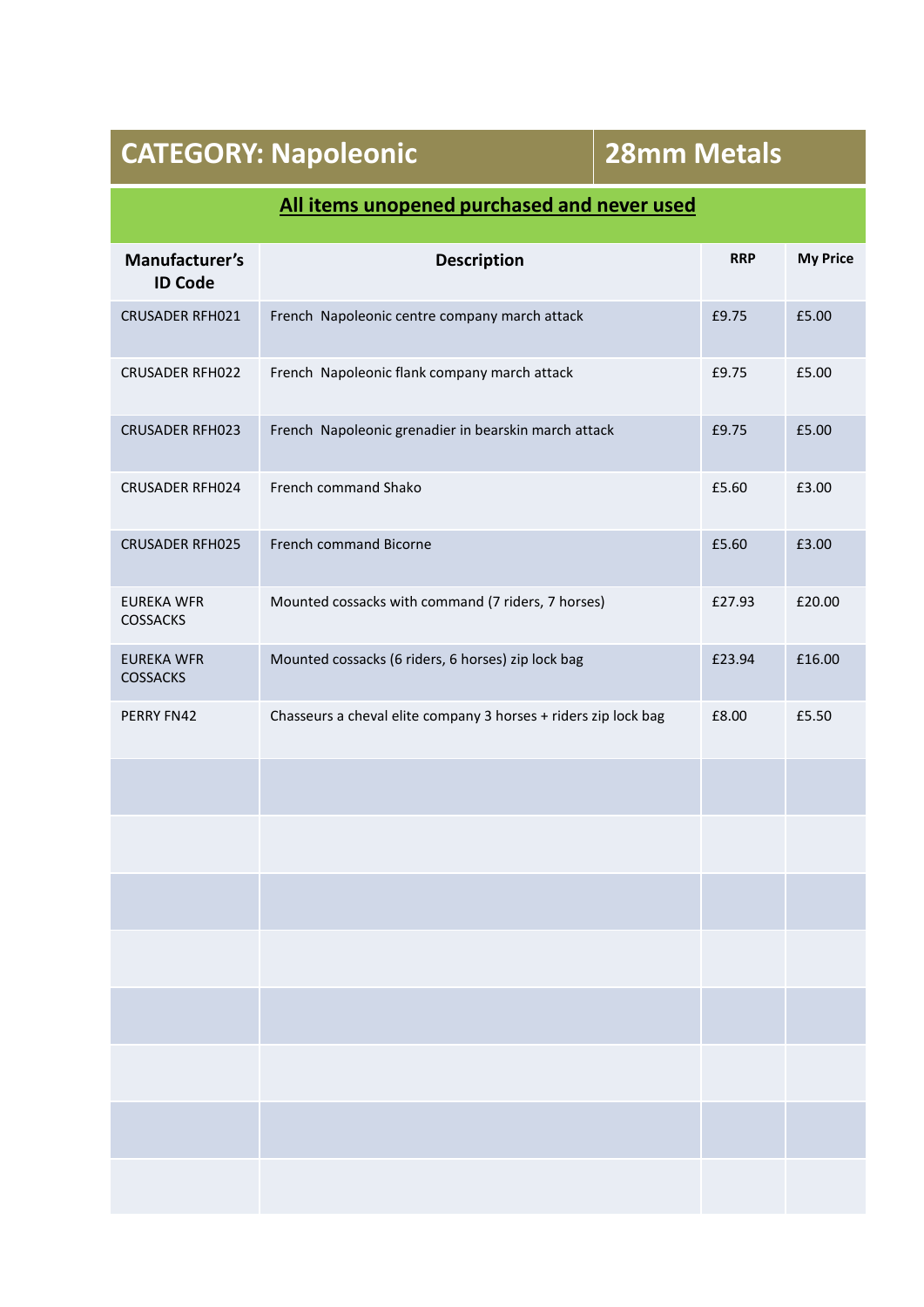## **CATEGORY: AWI 28mm Metals**

| Manufacturer's<br><b>ID Code</b> | <b>Description</b>                                               | <b>RRP</b> | My<br>Price |
|----------------------------------|------------------------------------------------------------------|------------|-------------|
| PERRYAW135                       | AWI Southern Militia/Continentals Command                        | £6.50      | £4.00       |
| PERRYAW139                       | American Militia single breasted coats advancing shouldered arms | £6.50      | £4.00       |
| PERRYAW139                       | American Militia single breasted coats advancing shouldered arms | £6.50      | £4.00       |
| PERRYAW140                       | American Infantry in regimental coats advancing                  | £6.50      | £4.00       |
|                                  |                                                                  |            |             |
|                                  |                                                                  |            |             |
|                                  |                                                                  |            |             |
|                                  |                                                                  |            |             |
|                                  |                                                                  |            |             |
|                                  |                                                                  |            |             |
|                                  |                                                                  |            |             |
|                                  |                                                                  |            |             |
|                                  |                                                                  |            |             |
|                                  |                                                                  |            |             |
|                                  |                                                                  |            |             |
|                                  |                                                                  |            |             |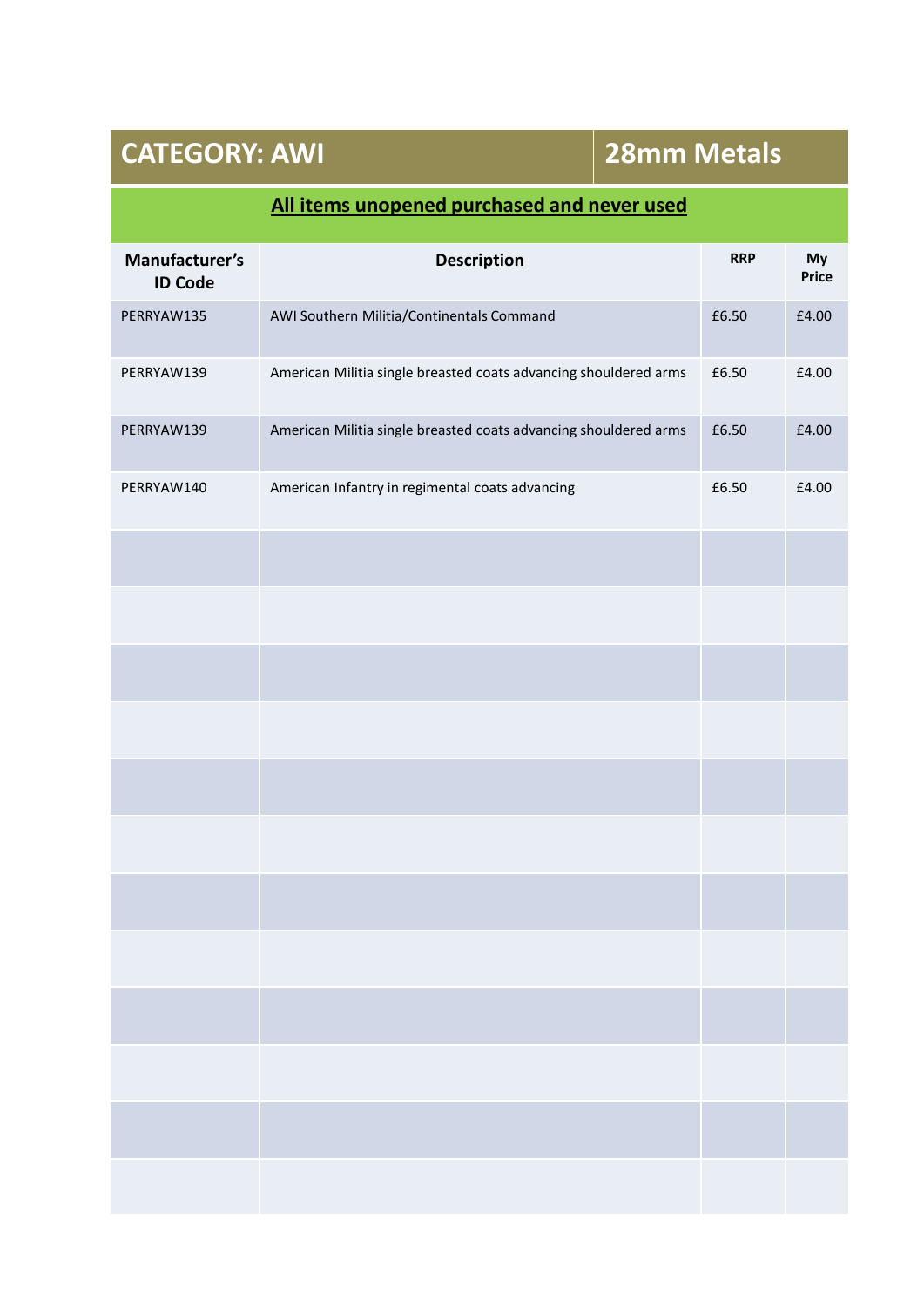## **CATEGORY : LoA 1680-1720 28mm Metals**

## **All items never used and in zip lock bags**

| Manufacturer's<br><b>ID Code</b>         | <b>Description</b>                                                               | <b>RRP</b> | My<br><b>Price</b> |
|------------------------------------------|----------------------------------------------------------------------------------|------------|--------------------|
| Reiver JAM2                              | Grand Alliance era Musketeers marching shoulder musket<br>5 models               | £5.00      | £2.50              |
| <b>Reiver JAM2</b>                       | Grand Alliance era Musketeers marching shoulder musket<br>5 models               | £5.00      | £2.50              |
| Reiver JAM2                              | Grand Alliance era Musketeers marching shoulder musket<br>5 models               | £5.00      | £2.50              |
| Reiver Pikemen                           | Pikemen advancing open handed. 5 models                                          | £5.00      | £2.50              |
| Reiver Musketeers                        | Musketeer firing line. 5 models                                                  | £5.00      | £2.50              |
| Reiver Command                           | Officers, colour bearers and drummers 5 models                                   | £5.00      | £2.50              |
| <b>Reiver Command</b>                    | Officers, colour bearers and drummers 5 models                                   | £5.00      | £2.50              |
| <b>Reiver Grenadiers</b>                 | Mixed grenadier poses attacking with fur caps 5 models                           | £5.00      | £2.50              |
| FOUNDRY MB3,<br><b>MB4 &amp;MB5</b>      | 2 x MB3,4x MB4 and 3 x MB5 Informal tricorne firing and priming.<br>9 models     | £11.25     | £7.00              |
| <b>FOUNDRY MB26</b>                      | Dismounted French Dragoons. 6 models                                             | £7.50      | £4.00              |
| <b>FOUNDRY MB50</b>                      | Artillery crew in informal tricornes. 6 models                                   | £10.00     | £6.00              |
| <b>FOUNDRY MB9 &amp;</b><br>MB17         | Mixed pack of officers and sword arms and sergeant. 1 drummer.<br>9 models total | £15.00     | £9.00              |
| <b>FOUNDRY MB22 &amp;</b><br><b>MB24</b> | Pikemen informal tricornes 2 x MB22 and 1 x MB24 3 models                        | £4.75      | £3.00              |
| <b>FOUNDRY Mixed</b>                     | 1 each of MB13, MB29, MB42 + 2 casualty models. 5 models                         | £6.25      | £3.50              |
| <b>FOUNDRY</b><br>Discontinued           | 2 Cavalry cornets and galloping horses. Informal tricorne. No<br>longer listed   | £6.60      | £4.00              |
| <b>DIXON</b>                             | Musketeer marching with shouldered musket x 3 + Dismounted<br>French Dragoon x 1 | £4.00      | £2.00              |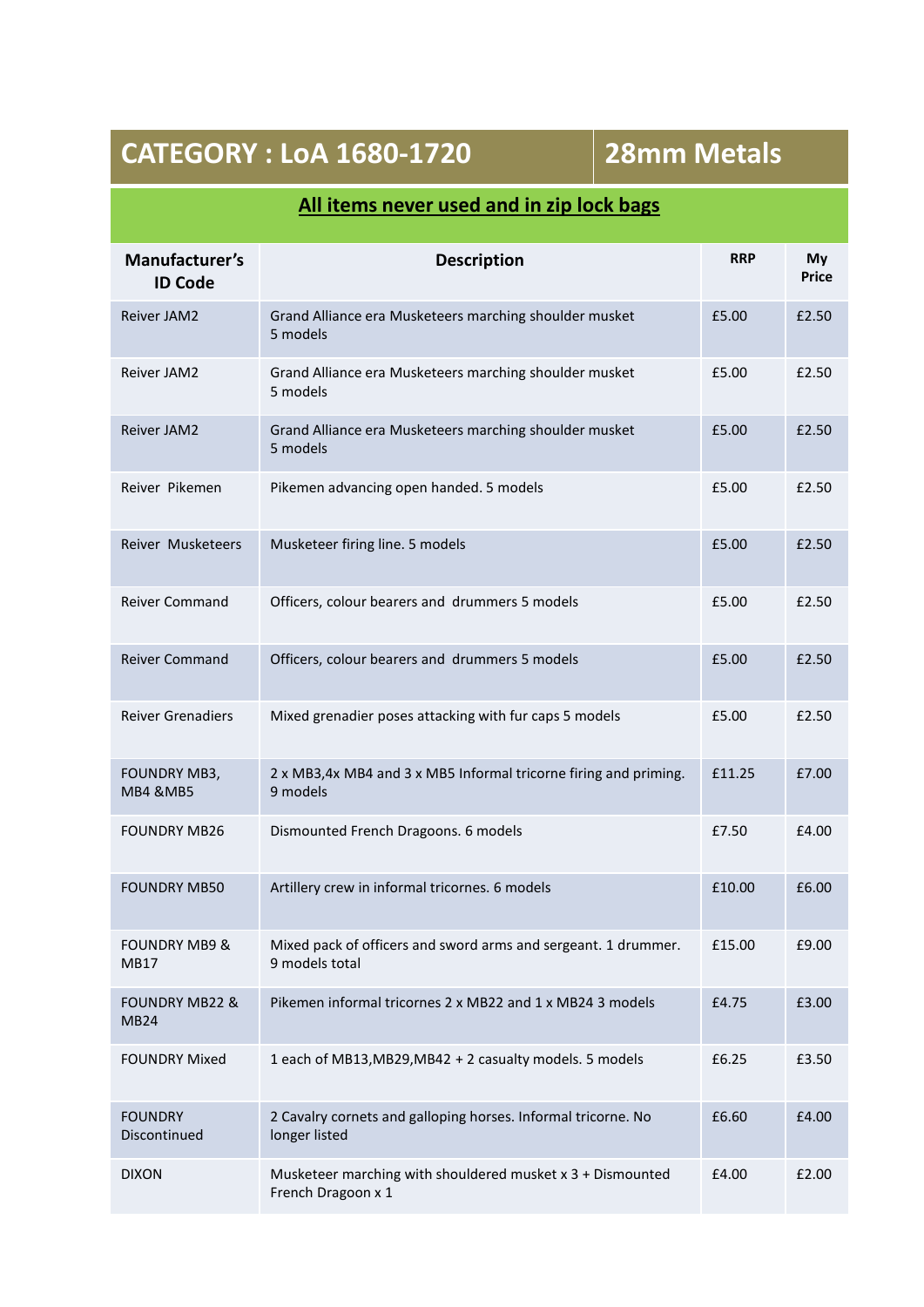## **CATEGORY : LoA 1680-1720 28mm Metals**

#### **All items never used and in zip lock bags**

| Manufacturer's<br><b>ID Code</b> | <b>Description</b>                                                         | <b>RRP</b> | My<br><b>Price</b> |
|----------------------------------|----------------------------------------------------------------------------|------------|--------------------|
| <b>FOUNDRY</b>                   | Light gun with 2 crew                                                      | £6.00      | £4.00              |
| <b>FOUNDRY</b>                   | 5 SYW officer personalities (could be used as GNW Swedes)                  | £8.00      | £5.00              |
| <b>OLD GLORY</b>                 | 5 Marlburian cavarly and horses including officer, trumpeter and<br>cornet | £10.00     | £5.00              |

**GNW Swedes: These figures were never released and I was given a batch of master castings some of which I have painted and can be seen here: http://www.leagueofaugsburg.com/gallery/gallery-49-50.html. As these are unique and not commercially available the price is a little more expensive. They were I think designed by Rob Baker.**

| <b>GNW Swedes</b> | Mixed poses firing line, Karpus & Tricorne, 4 models | £6.00 |
|-------------------|------------------------------------------------------|-------|
| <b>GNW Swedes</b> | Mixed poses firing line, Karpus & Tricorne, 4 models | £6.00 |
| <b>GNW Swedes</b> | Mixed poses firing line, Karpus & Tricorne, 4 models | £6.00 |
| <b>GNW Swedes</b> | Mixed poses firing line, Karpus & Tricorne, 4 models | £6.00 |
| <b>GNW Swedes</b> | Mixed poses firing line, Karpus & Tricorne, 4 models | £6.00 |
| <b>GNW Swedes</b> | Mixed poses firing line, Karpus & Tricorne, 4 models | £6.00 |
| <b>GNW Swedes</b> | Command                                              | £6.00 |

#### **I will mostly probably sell off the existing 2 painted Swedish units using these figures I have.**

| <b>GNW Generals</b><br><b>Possibly Reiver</b> | Charles II, Frederick August, Peter the Great (all mounted) | £4.00 |
|-----------------------------------------------|-------------------------------------------------------------|-------|
|                                               |                                                             |       |
|                                               |                                                             |       |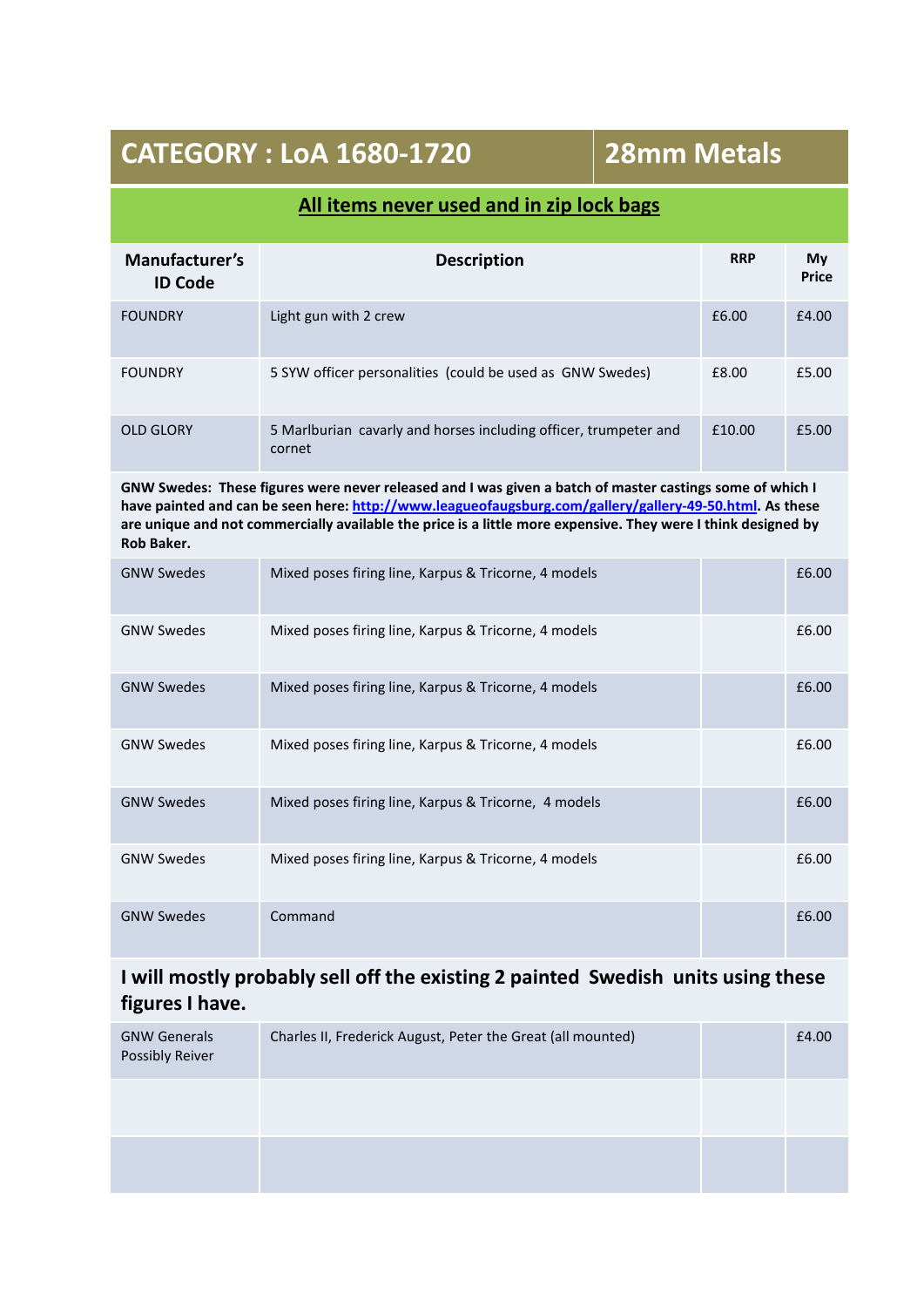## **CATEGORY : LoA 1680-1720 28mm Metals**

### **All items never used and in zip lock bags**

| Manufacturer's<br><b>ID Code</b> | <b>Description</b>                                  | <b>RRP</b> | My<br><b>Price</b> |
|----------------------------------|-----------------------------------------------------|------------|--------------------|
| <b>MUSKETEER</b><br>GNWS01       | <b>GNW Swedish command 5 models</b>                 | £9.00      | £6.00              |
| <b>MUSKETEER</b><br>GNWS01       | GNW Swedish command 5 models                        | £9.00      | £6.00              |
| <b>MUSKETEER</b><br>GNWS01       | <b>GNW Swedish command 3 models</b>                 | £4.50      | £2.00              |
| <b>MUSKETEER</b><br>GNWS05       | GNW Swedish musketeers attacking 4 models           | £6.00      | £4.00              |
| <b>MUSKETEER</b><br>GNWS05       | GNW Swedish musketeers attacking 4 models           | £6.00      | £4.00              |
| <b>MUSKETEER</b><br>GNWS05       | GNW Swedish musketeers attacking 4 models           | £6.00      | £4.00              |
| <b>MUSKETEER</b><br>GNWS05       | GNW Swedish musketeers attacking 4 models           | £6.00      | £4.00              |
| <b>MUSKETEER</b><br>GNWS06       | GNW Swedish musketeers in Karpus attacking 4 models | £6.00      | £4.00              |
| <b>MUSKETEER</b><br>GNWS06       | GNW Swedish musketeers in Karpus attacking 4 models | £6.00      | £4.00              |
| <b>MUSKETEER</b><br>GNWS06       | GNW Swedish musketeers in Karpus attacking 4 models | £6.00      | £4.00              |
| <b>MUSKETEER</b><br>GNWS07       | GNW Swedish pikemen advancing 4 models              | £6.00      | £4.00              |
| <b>MUSKETEER</b><br>GNWS07       | GNW Swedish pikemen advancing 3 models              | £4.50      | £3.00              |
| <b>MUSKETEER</b><br>GNWS08       | GNW Swedish pikemen Karpus advancing 4 models       | £6.00      | £4.00              |
| <b>MUSKETEER</b><br>GNWS09       | GNW Swedish Grenadiers in mitre attacking 4 models  | £6.00      | £4.00              |
| <b>MUSKETEER</b><br>GNWS09       | GNW Swedish Grenadiers in mitre attacking 4 models  | £6.00      | £4.00              |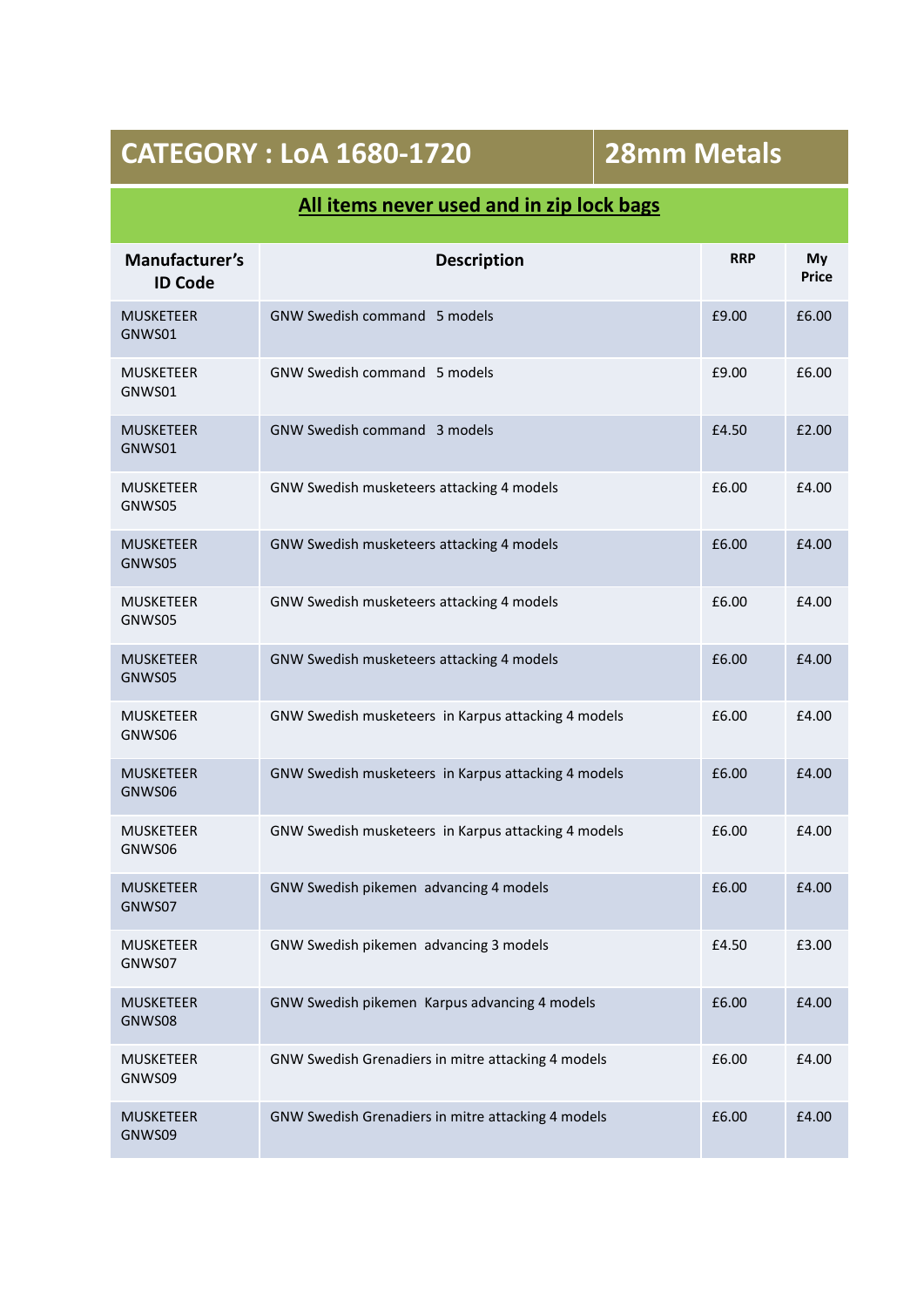# **CATEGORY: ANCIENTS 28mm Metals**

| Manufacturer's<br><b>ID Code</b> | <b>Description</b>                                                                   | <b>RRP</b> | My<br><b>Price</b> |
|----------------------------------|--------------------------------------------------------------------------------------|------------|--------------------|
| <b>FOUNDRY LR2</b>               | Late Roman command                                                                   | £10.00     | £6.00              |
| <b>FOUNDRY LR7</b>               | Late Roman Infantry with dart 8 models (zip lock bag) includes<br>standard bearer    | £10.00     | £6.00              |
| <b>FOUNDRY LR9</b>               | Late Roman Infantry assorted 8 models (zip lock bag)                                 | £10.00     | £6.00              |
| <b>FOUNDRY LR12</b>              | Late Roman Infantry advancing Round shield 8 models (zip lock<br>bag)                | £10.00     | £6.00              |
| <b>FOUNDRY LR12</b>              | Late Roman Infantry marching 8 models (zip lock bag)                                 | £10.00     | £6.00              |
| <b>FOUNDRY LR17</b>              | Late Roman Infantry 8 models (zip lock bag)                                          | £10.00     | £6.00              |
| <b>FOUNDRY LR17</b>              | Late Roman Infantry 8 models (zip lock bag)                                          | £10.00     | £6.00              |
| <b>FOUNDRY LR19</b>              | Late Roman Archers 8 models                                                          | £10.00     | £6.00              |
| <b>FOUNDRY A.R29</b>             | Arthurian /Late Romano British 8 models (zip lock bag)                               | £10.00     | £6.00              |
| <b>FOUNDRY</b>                   | Mixed Saxon/German infantry 8 models (zip lock bag)                                  | £10.00     | £6.00              |
| <b>FOUNDRY</b>                   | Mixed Saxon/German infantry 8 models (zip lock bag)                                  | £10.00     | £6.00              |
| <b>FOUNDRY</b>                   | Ancient Germans 4 models                                                             | £6.00      | £2.00              |
| <b>FOUNDRY</b>                   | Mixed Romano British command, Picts, British cavalry. 1 horse, 8<br>models 9 shields |            | £4.00              |
| <b>FOUNDRY ALR22</b>             | Roman Cataphract archers 3 men and 3 armoured horses (zip lock<br>bag)               | £10.00     | £6.00              |
| <b>FOUNDRY</b>                   | Frankish/Saxon Raiding party                                                         | £10.00     | £6.00              |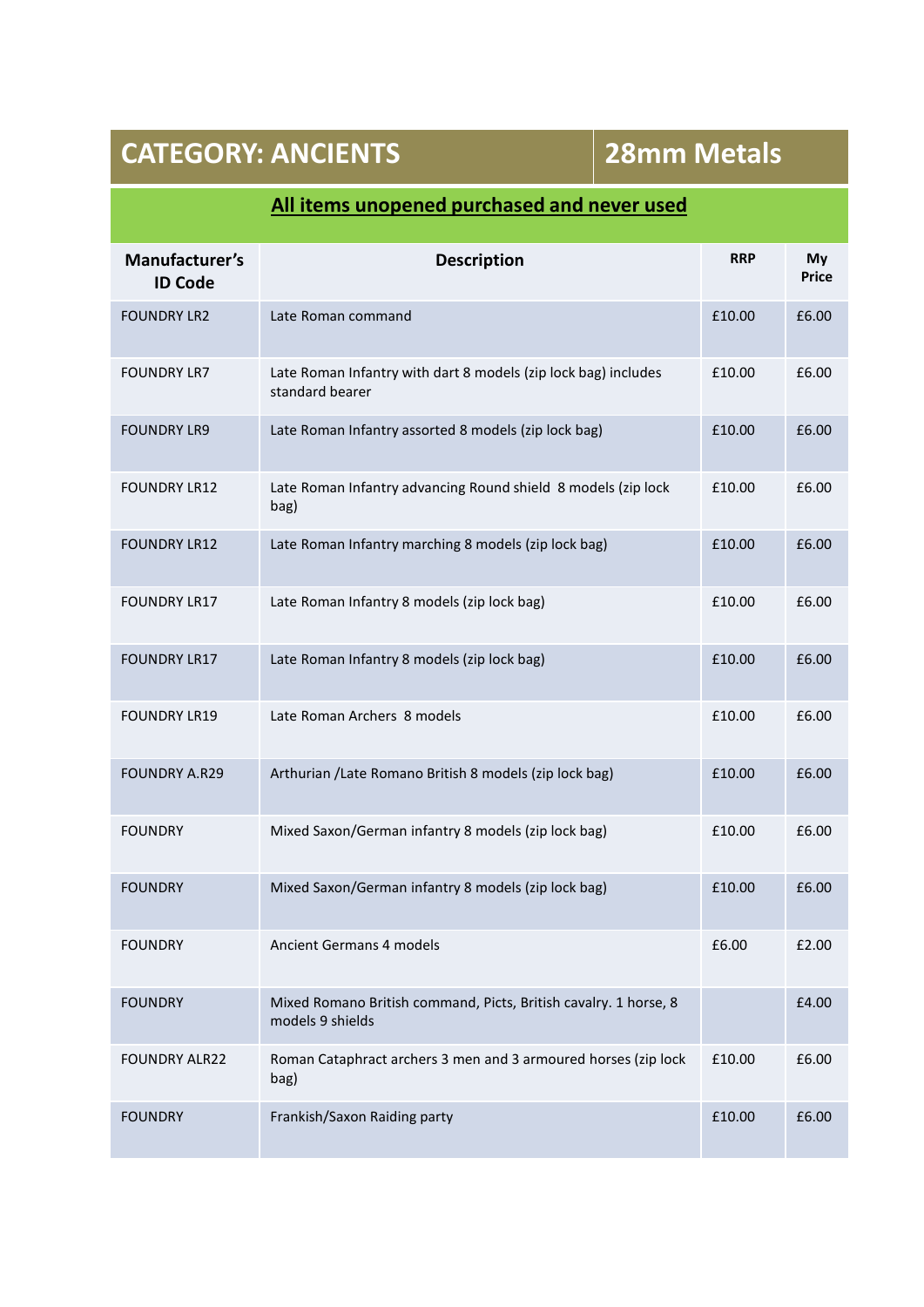| <b>BOOKS</b><br><b>CATEGORY: OSPREY PUBLICATIONS</b> |                                                |  |            |                    |
|------------------------------------------------------|------------------------------------------------|--|------------|--------------------|
|                                                      | All items in excellent condition unless stated |  |            |                    |
|                                                      | <b>Description</b>                             |  | <b>RRP</b> | My<br><b>Price</b> |
| <b>MAA291</b>                                        | Republican Roman Army 200-104 BC               |  |            |                    |
| <b>MAA145</b>                                        | The War of the Roses                           |  |            |                    |
| <b>MAA283</b>                                        | <b>Early Roman Armies</b>                      |  |            |                    |
| MAA14                                                | The English Civil War Armies                   |  |            |                    |
| <b>MAA271</b>                                        | The Austrian Army $1740 - 80$ : 1 Cavalry      |  |            |                    |
| <b>MAA276</b>                                        | The Austrian Army $1740 - 80$ : 2 Infantry     |  |            |                    |
| <b>MAA297</b>                                        | Russian Army of the Seven Years War(1)         |  |            |                    |
| <b>MAA323</b>                                        | The Austrian Army 1836- - 66: 1 Infantry       |  |            |                    |
| <b>MAA329</b>                                        | The Austrian Army 1836- - 66: 2 Cavalry        |  |            |                    |
| <b>MAA85</b>                                         | Saxon, Viking and Norman                       |  |            |                    |
| CAMPAIGN44                                           | <b>Pavia 1525</b>                              |  |            |                    |
| <b>CAMPAIGN</b>                                      | Waterloo                                       |  |            |                    |
| CAMPAIGN147                                          | <b>Crete 1941</b>                              |  |            |                    |
| CAMPAIGN196                                          | Gazala 1942                                    |  |            |                    |
| CAMPAIGN175                                          | Remagen 1945                                   |  |            |                    |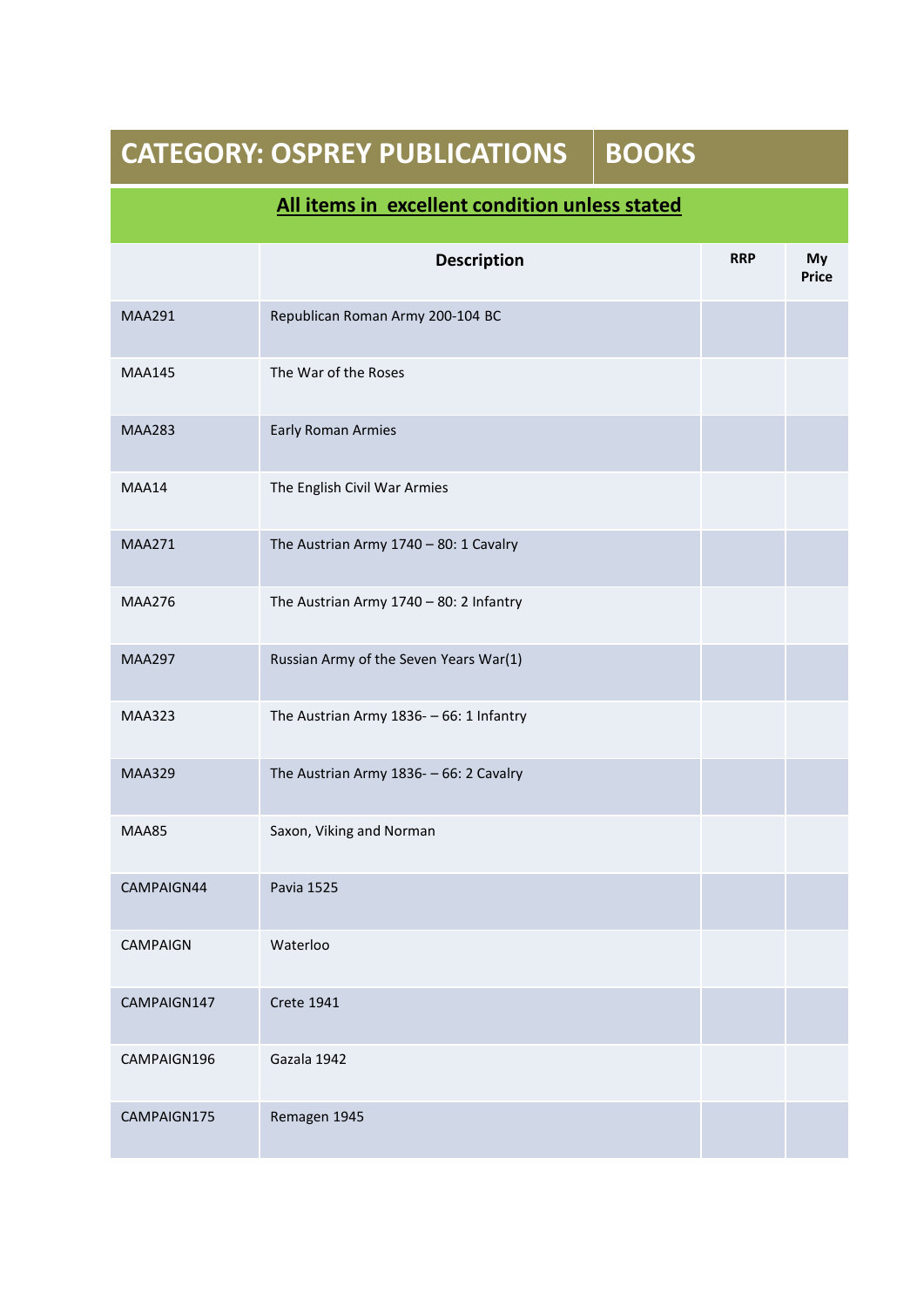| <b>CATEGORY: OSPREY PUBLICATIONS</b><br><b>BOOKS</b> |              |  |            |                    |  |
|------------------------------------------------------|--------------|--|------------|--------------------|--|
| All items in excellent condition unless stated       |              |  |            |                    |  |
|                                                      | Description  |  | <b>RRP</b> | My<br><b>Price</b> |  |
| CAMPAIGN155                                          | Anzio 1944   |  |            |                    |  |
| CAMPAIGN35                                           | Plassey 1757 |  |            |                    |  |
|                                                      |              |  |            |                    |  |
|                                                      |              |  |            |                    |  |
|                                                      |              |  |            |                    |  |
|                                                      |              |  |            |                    |  |
|                                                      |              |  |            |                    |  |
|                                                      |              |  |            |                    |  |
|                                                      |              |  |            |                    |  |
|                                                      |              |  |            |                    |  |
|                                                      |              |  |            |                    |  |
|                                                      |              |  |            |                    |  |
|                                                      |              |  |            |                    |  |
|                                                      |              |  |            |                    |  |
|                                                      |              |  |            |                    |  |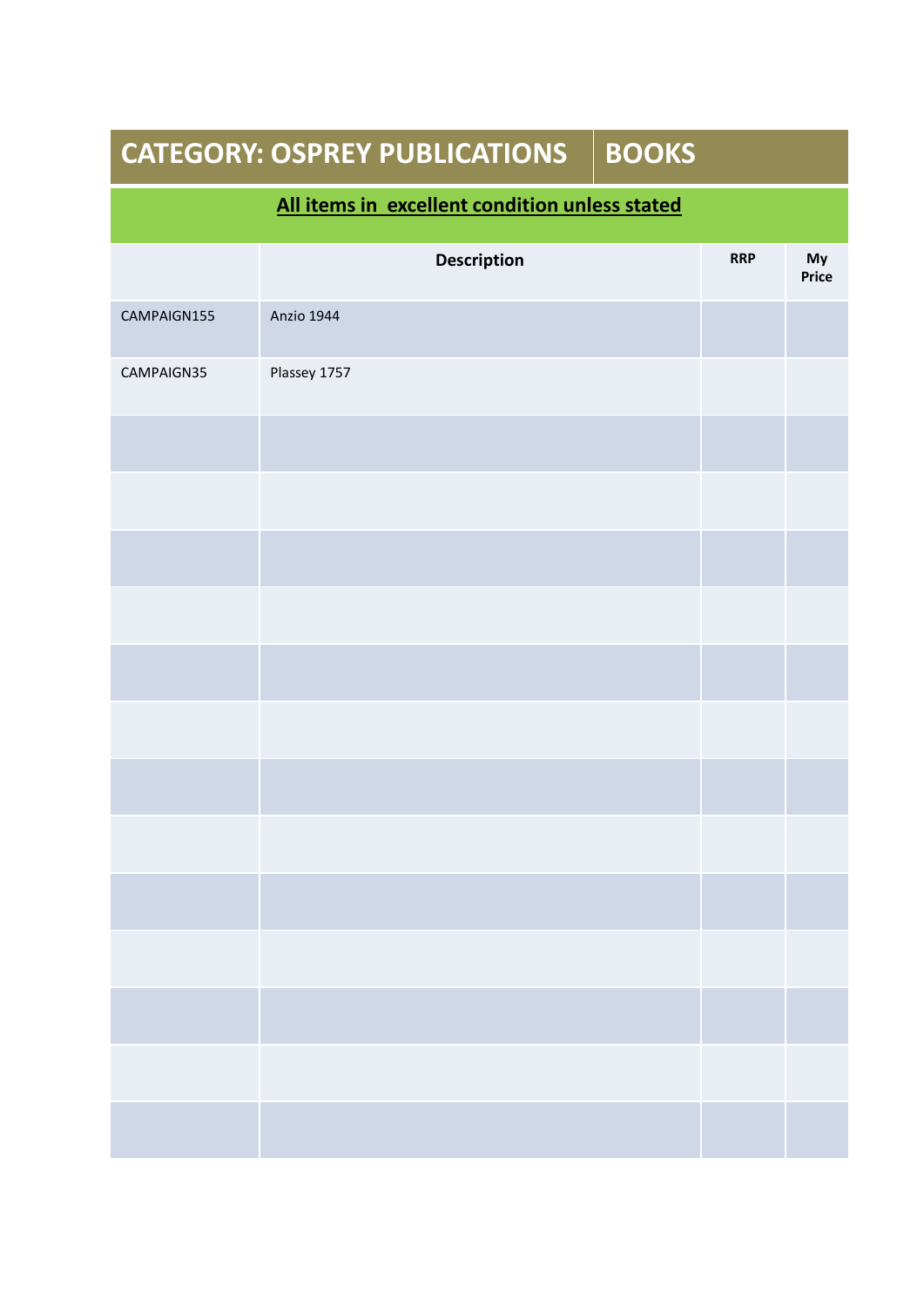| <b>CATEGORY: GENERAL</b> |                                                                 | <b>BOOKS</b> |            |                 |
|--------------------------|-----------------------------------------------------------------|--------------|------------|-----------------|
|                          | All items in excellent condition unless stated                  |              |            |                 |
|                          | <b>Description</b>                                              |              | <b>RRP</b> | <b>My Price</b> |
|                          | Cassino: The hollow victory. John Ellis                         |              | £9.99      | £2.50           |
|                          | The Battle for Normandy 1944. Robin Neillands                   |              | £7.99      | £2.50           |
|                          | The Battle for Antwerp. JL Moulton (Hard back)                  |              |            | £3.00           |
|                          | Alamein. John Bierman & Colin Smith (Hardback)                  |              |            | £3.50           |
|                          | The Forgotten Soldier. War on the Russian Front                 |              |            | £2.00           |
|                          | Armageddon The Battle for Germany 1944-45. Max Hastings         |              | £9.99      | £2.50           |
|                          | Irish Battles . A Military History of Ireland. G.A. Hayes-McCoy |              | £9.99      | £3.00           |
| Battleground<br>Europe   | Polygon Wood YPRES. Nigel Cave                                  |              | £9.95      | £3.50           |
| Battleground<br>Europe   | PASSCHENDALE YPRES. Nigel Cave                                  |              | £9.95      | £3.50           |
|                          | Who won Waterloo? Barry van Danzig (hardback)                   |              | £24.95     | £9.00           |
|                          | Blenheim Preparation. David Chandler (hardback)                 |              | £25.00     | £10.50          |
| Helion                   | Panzer Lehr Division 1944-45. FP Steinhardt(hardback)           |              |            | £10.00          |
|                          | CRUSADES. Terry Jones(hardback)                                 |              | £24.95     | £8.00           |
|                          |                                                                 |              |            |                 |
|                          |                                                                 |              |            |                 |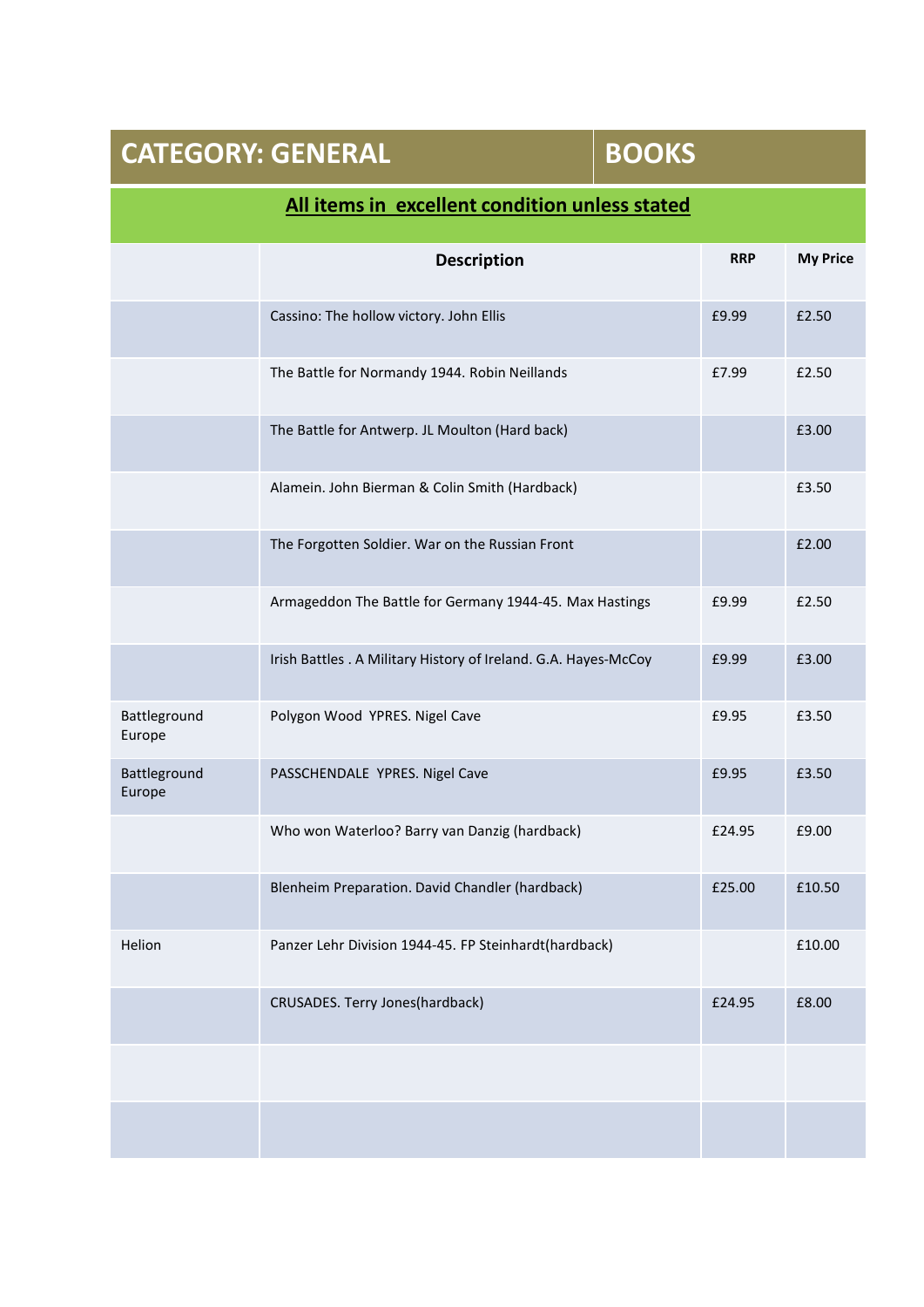|                                                | <b>CATEGORY: WARGAMES RULES</b>                                                              | <b>BOOKS</b> |            |                    |  |  |
|------------------------------------------------|----------------------------------------------------------------------------------------------|--------------|------------|--------------------|--|--|
| All items in excellent condition unless stated |                                                                                              |              |            |                    |  |  |
|                                                | <b>Description</b>                                                                           |              | <b>RRP</b> | My<br><b>Price</b> |  |  |
|                                                | Clash of Empires (new - unused)                                                              |              | £25.00     | £17.00             |  |  |
|                                                | Hail Caesar (new -unused)                                                                    |              | £30.00     | £19.00             |  |  |
|                                                | Napoleon (new-unused)                                                                        |              | £25.00     | £15.00             |  |  |
|                                                | Lasalle (new - unused)                                                                       |              | £30.00     | £18.00             |  |  |
|                                                | Warhammer Armies of Antiquity (new)                                                          |              |            | £4.00              |  |  |
|                                                | Chariot Wars (new)                                                                           |              |            | £5.00              |  |  |
|                                                | Wars Ancient Battles (new)                                                                   |              |            | £5.00              |  |  |
|                                                | The American Civil War: Rank & File Supplement (new-unused)                                  |              | £18.00     | £10.00             |  |  |
|                                                | Rank & File Horse & Musket Rules 1740-1900(new -unused)                                      |              | £18.00     | £10.00             |  |  |
|                                                | The Wargamer's Annual 2012 (new)                                                             |              | £16.50     | £8.00              |  |  |
|                                                | FLAMES OF WAR 1 <sup>st</sup> edition (used)                                                 |              |            | £5.00              |  |  |
|                                                | <b>Gloire</b> (Swashbuckling Adventure in the Age of Kings) Skirmish<br>Rules by Pete Murray |              |            | £5.00              |  |  |
|                                                | Rockets Red Glare ' A guide to the War of 1812'<br>Canadian Wargames Group (nearly new)      |              | £10.00     | £5.00              |  |  |
|                                                | Principles of War VMS Rules for Colonial conflicts in the 19th<br>Century (nearly new)       |              |            | £4.00              |  |  |